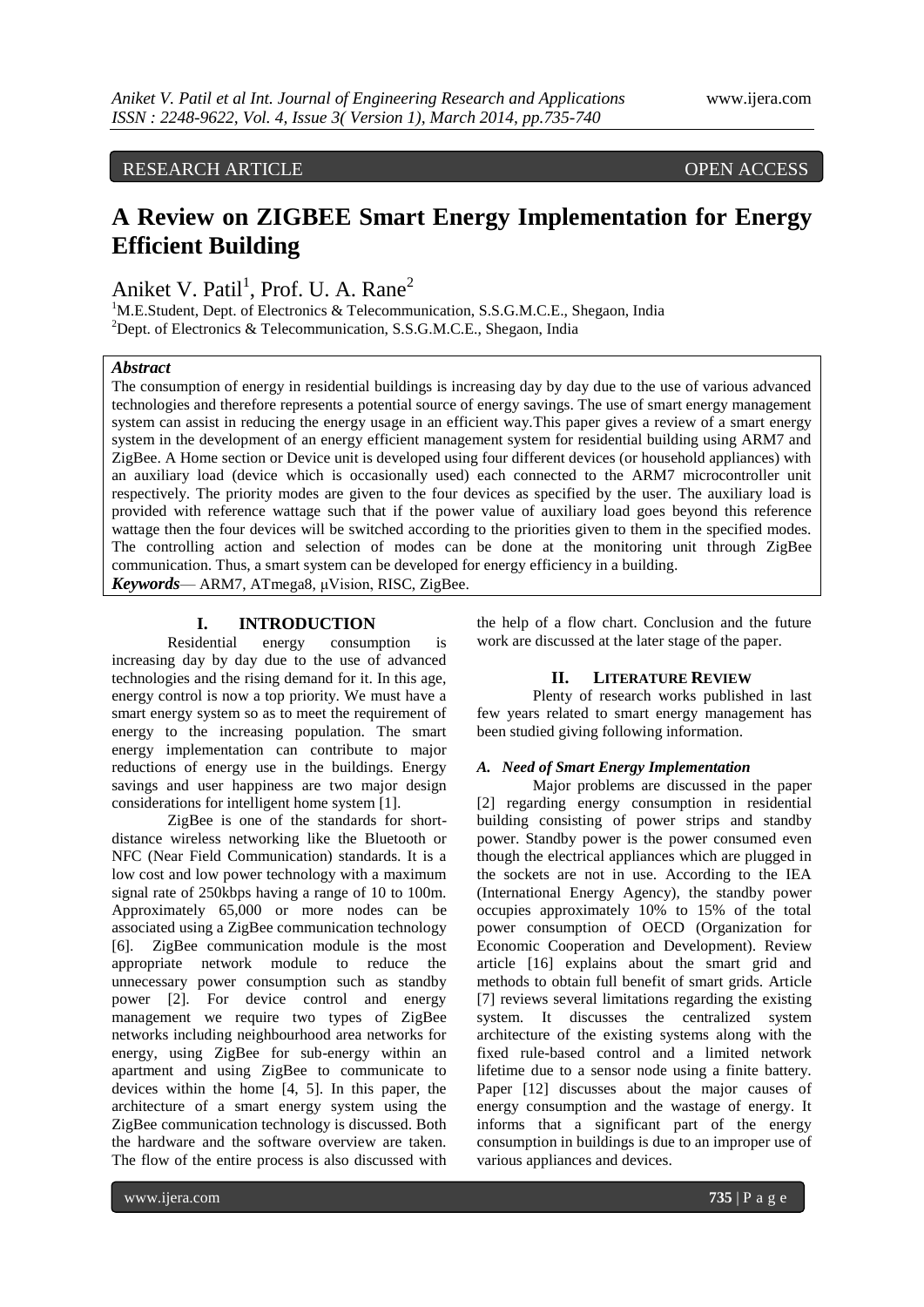### *B. Different Schemes for Smart Energy Implementation*

The paper [3] focuses on the Embedded Systems for Energy Efficient Buildings (eDIANA) project. It was funded by the European Commission through the ARTEMISIA framework, addressing the need of energy efficiency through innovative solutions based on networked embedded systems. Its architecture has a hierarchical organization. The first level is the Cell which could be a single house or apartment or working unit. The second unit is Macro-Cell which is a group of Cells. It also consist a Cell Device Concentrator (CDC) which manages each cell and gathers information provided by the cell level devices. The Macro-Cell Concentrator (MCC) decides the general energy consumption strategy of the group of cells attached to it. According to paper [1], each home of a building consists of a living room, a bedroom, a kitchen and a rest room with necessary load, a power outlet including a power measurement function to measure the power consumption and a ZigBee Hub respectively. A ZigBee Hub gathers power information report of power outlet and transfers it to Home Server. The Home Server displays power consumption of each appliance. A user can analyse the Real-Time Active power consumption and Accumulated power consumption from this information. Paper [7] proposed a system which consists of the self-adapting intelligent gateway (SIG) and the self adapting intelligent sensor (SIS). The SIG is divided into four parts: the main processor part, the network interface part, the system interface part and the power part. The SIS consists of various sensors modules and some optional modules. Paper [4] gives the Smart Home Energy Management System (SHEMS) architecture which consists of a number of sensor nodes. The sensor nodes are deployed in the various sections of home which senses the data. Paper [6] discusses various aspects of Base node, Smart node and Wireless communication platform. Smart node measures parameters like current, voltage and power and transmits the data through ZigBee to the Base node. The Base node calculates total current of branch circuit according to the data sent by Smart node and send back the data on removing current value as a threshold value of Smart node overload protection function. The three layer architecture is discussed in paper [17]. The Sensing layer is the lowest level and uses small and cheap sensors and actuators. The second layer is Middleware layer providing standard interface between physical sensors and AmI algorithm. The third layer is Application layer which consists of user interface and system installation. The implementation of a system using a client and a home server is discussed in paper [18]. The client consists of real-time monitoring subsystem and the on/off control panel with either using a web service or a smart phone. The server consists of video device (home camera), the RTM sub-system and the light control sub-system consisting of the ZigBee network. A ZigBee network consists of devices like coordinator, end devices, switch node and a light. The home server responds to the client and sends the data to the ZigBee coordinator through RS232 serial communication. It further sends the data to the end devices through RF communication and finally to the switch nodes with a light. In the test bed of paper [2], a copy machine, a microwave and a server computer are connected to the SEMS (Smart Energy Management System). The power consumption is measured for 5 days using (a) motion sensor (b) common power strip (c) by setting time of power usage. The power consumption values can be obtained by using the above methods and can be compared. Paper [16] proposed the smart grid consisting of four vital blocks. It includes Power System Infrastructure, Sensor, Communication Infrastructure and Decision Intelligence. The Power System Infrastructure includes the power conversion, transportation, consumption and actuation devices. The Sensors enables fault detection and isolation. The Communication Infrastructure binds all other layers together. The Decision Intelligence Block can be used for the control strategies.

# *C. Role of Wireless Technology in Smart Energy Implementation*

Wireless technology plays an important role in the development of smart energy management system. Various features and the importance of several wireless technologies are discussed in paper [6]. A brief and tabulated comparison of ZigBee, Bluetooth and Wi-Fi can be obtained for the wireless communication platform. Such technologies help the communication between the Smart node and the Base node of the architecture which constitutes the smart energy system. Advanced Metering Infrastructure (AMI) and ZigBee are discussed in paper [8]. AMI becomes powerful when teamed with a building automation system such as a HAN (Home Area Network). Research and development of the "ZigBee" short-range wireless communication standard is discussed in paper [9]. Development of ZigBee smart energy products is discussed in paper [10] which elaborates a standard for energy efficiency. Role of ZigBee network in monitoring and controlling system is explained in paper [18]. It also discusses several ZigBee devices such as coordinator, end-devices and switch node. All these devices together forms the required ZigBee network for the energy management system. The ZigBee network is one of the important part of the entire energy management system.The comparison amongst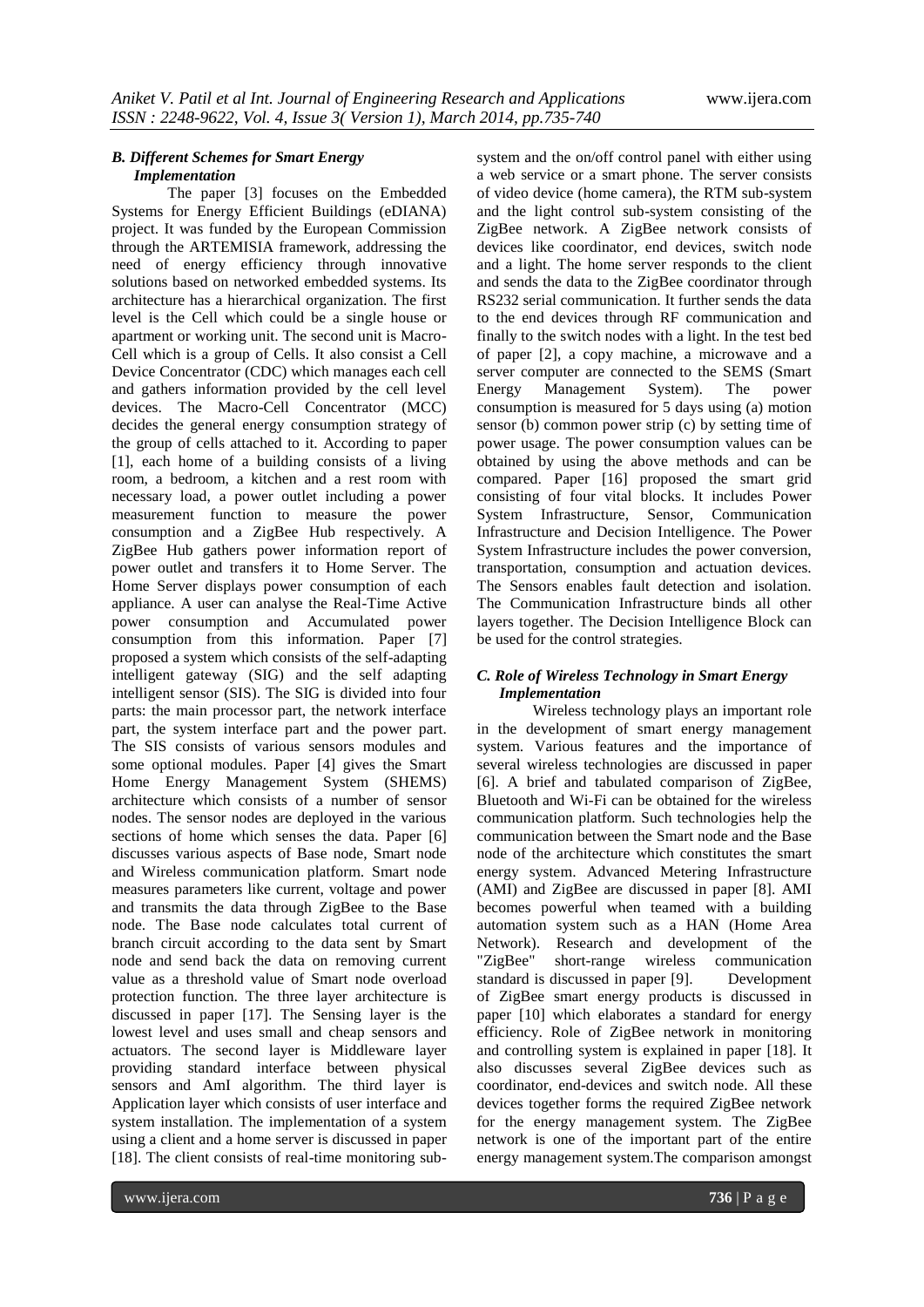various wireless technologies can be tabulated including various characterictics.

Comparison of various wireless technologies

#### *B. Monitoring Section*

| is as follows [6]. |             |           |                 |         |
|--------------------|-------------|-----------|-----------------|---------|
|                    | Features    | ZigBee    | Bluetooth       | Wi-Fi   |
|                    | <b>IEEE</b> | 802.15.4  | 802.15.1        | 802.11  |
|                    | standard    |           |                 | a/b/g   |
|                    | Maximum     | 250kbps   | 1Mbps           | 54Mbps  |
|                    | signal rate |           |                 |         |
|                    | Nominal     | $10-100m$ | 10 <sub>m</sub> | 100m    |
|                    | range       |           |                 |         |
|                    | Maximum     | >65,000   | 8               | 2007    |
|                    | number of   |           |                 |         |
|                    | nodes       |           |                 |         |
|                    | Power       | Low       | Very low        | High    |
|                    | consumption |           |                 |         |
|                    | Power       | Simple    | Most            | Complex |
|                    | complexity  |           | complex         |         |
|                    | Cost        | Low       | Low             | High    |

**Table I – Comparison of Various Wireless Technologies.**

#### **III. SYSTEM OVERVIEW**

The proposed system can be studied in two parts as the Home Section and the Monitoring Section. They are shown in Fig. 1 and Fig. 2 respectively.

#### *A. Home Section*



**Figure 1 - Home or Device Section**

The LPC2148 microcontroller unit is used at the home section. Four appliances are connected to the microcontroller unit along with the auxiliary load. The inbuilt ADC of the LPC2148 converts the analogue values into digital values. The ZigBee communication module is used to communicate between the two sections.



**Figure 2 - Monitoring Section**

The ATMEL ATmega8 microcontroller is used at the monitoring unit. For controlling and monitoring purpose a personal computer is used at the Monitoring Section. The communication with the home section is maintained using a ZigBee communication module.

#### **IV. HARDWARE DESIGN**

Following are the hardware components used to implement this system.

#### *A. Microcontroller*

The ARM7TDMI microcontroller is used for the home section of the system. It is a member of the Advanced RISC Machines (ARM) family of general purpose 32-bit microprocessors, which offer high performance for very low power consumption and price. The architecture of the ARM is based on Reduced Instruction Set Computer (RISC). In ARM microcontroller, while one instruction is being executed, its successor is being decoded, and a third instruction is being fetched from memory [28]. A unique architectural strategy known as THUMB is employed in the ARM7TDMI processor. This strategy makes it ideally suited to high-volume applications with memory restrictions, or applications where code density is an issue [29].

The LPC2148 from NXP semiconductors shows the following features.

- 1. 16/32-bit ARM7TDMI-S microcontroller in a tiny LQFP64 package.
- 2. 8 KB to 40 KB of on-chip static RAM and 32 KB to 512 KB of on-chip flash memory.
- 3. In-System Programming/In-Application Programming (ISP/IAP) via on-chip boot loader software.
- 4. USB 2.0 Full-speed compliant device controller with 2 KB of endpoint RAM.
- 5. Two 10-bit ADCs provide a total of 6/14 analog inputs, with conversion times as low as 2.44 ms per channel.
- 6. Single 10-bit DAC provides variable analog output.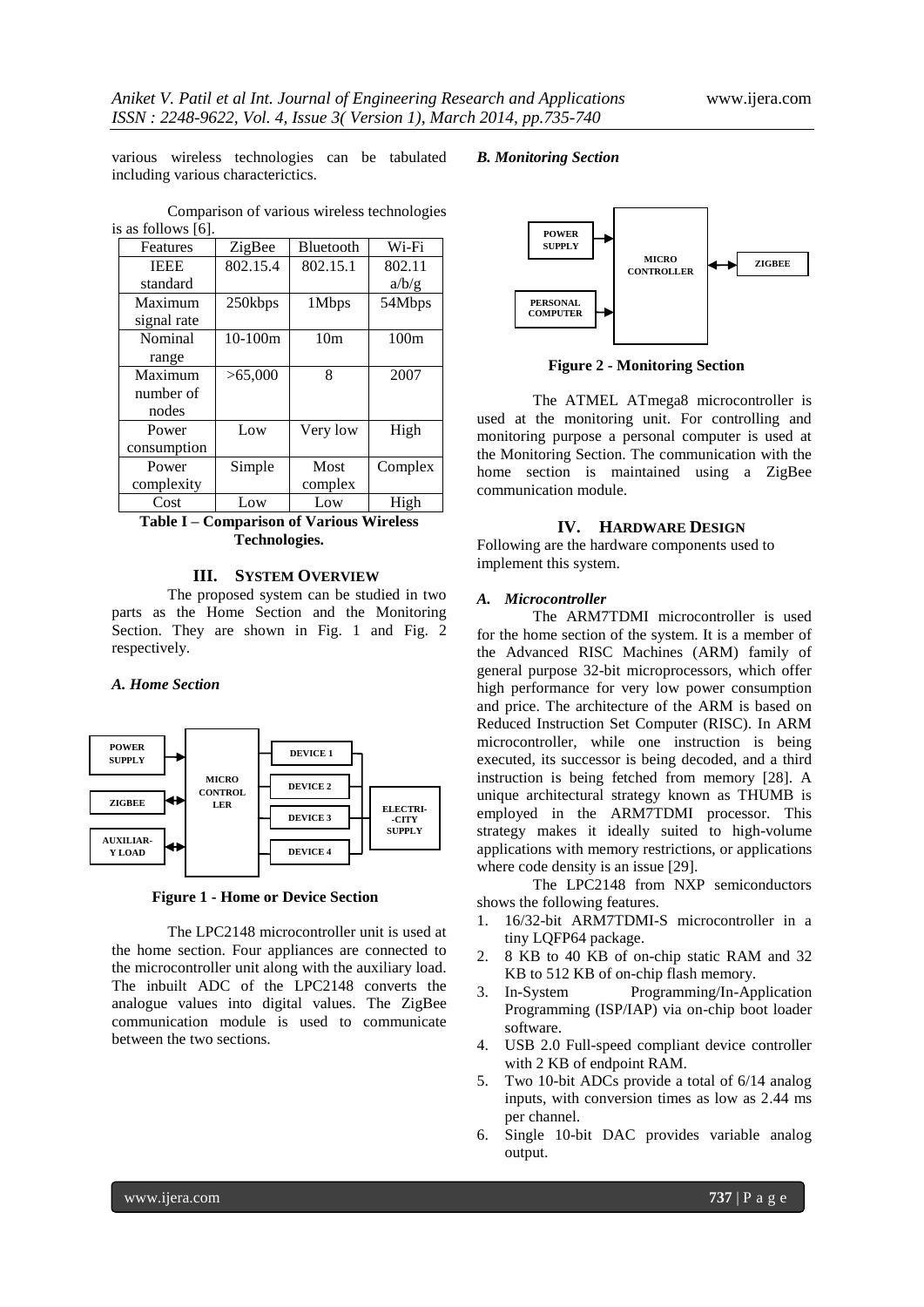7. Low power Real-Time Clock (RTC) with independent power and 32 kHz clock input.

 The ATMEL ATmega8 microcontroller is used at the monitoring section which is having advanced RISC architecture. It is having the following features.

- 1. High-performance, Low-power AVR 8-bit Microcontroller.
- 2. Up to 16 MIPS Throughput at 16 MHz
- 3. 8K Bytes of In-System Self-programmable Flash program memory, 512 Bytes EEPROM and 1K Byte Internal SRAM.
- 4. 8-channel ADC in TQFP and QFN/MLF package while 6-channel ADC in PDIP package with 10- bit accuracy each.
- 5. Programmable Serial USART and Master/Slave SPI Serial Interface.
- 6. 23 programmable I/O Lines while it is available in 28-lead PDIP, 32-lead TQFP, and 32-pad QFN/MLF packages.

#### *B. Relays*

It's an electrical device that functions like a wired remote control switch.<br>Relay Wiring Guide and



30 - High Power Feed (Must be Fused!)

85 - Relay Coil Ground

86 - Relay Coil Feed (Trigger Wire) 87 - High Power Output - Normally Open Contact

87a - High Power Output - Normally Closed Contact





**Figure 4 – Single Pole Single Throw (SPST Relay)**.

#### *A. Current and Voltage Transformer*

The auxiliary load in the Home section is employed with the current and voltage transformer respectively for the sake of power measurement. The current transformer connected in series with the load

while the potential transformer is connected in parallel with the load. We are using a step down potential transformer with 230V/5V, 20VA rating. The current transformer is used with 100V/5V, 15VA rating. The secondary winding of both the transformers are connected to the microcontroller unit.

#### *B. ZigBee Communication*

ZigBee is a new wireless technology guided by the IEEE 802.15.4 Personal Area Networks standard. It supports star, tree and mesh topology. The maximum signal rate for ZigBee is 250kbps. Although the communication rate of 250kbps is lower than the other short-distance wireless communication standards, the most attractive features of ZigBee lie in its low power consumption and a low-cost installation capability [9]. The transceiver operates at a frequency of 2.4GHz with 30 meters range [32]. It is having a Standard UART interface with TTL (3-5V) logic level [32]. There is an automatic switching between TX and RX mode.

# **V. SOFTWARE DESIGN**

Following are some of the software platforms which are used in the system design.

*C. Keil μVision4*

μVision is a window-based software development platform. It integrates all the tools needed to develop embedded applications including a C/C++ compiler, macro assembler, linker/locator, and a HEX file generator. Keil can be used to create source files; automatically compile, link and covert using options set with an easy to use user interface. It is used to simulate or perform debugging on the hardware with access to C variables and memory.

*D. Flash Program Utility*

 This utility tool is used for downloading the application program into Flash ROM. It produces the object code in hex form which is referred as .hex file. The facility is provided with Keil version 4 to dump the hex code in the flash ROM of the controller.

# *E. MATLAB*

 MATLAB is a high-level technical computing language and interactive environment for algorithm development, data visualization, data analysis, and numeric computation. Using the MATLAB product, we can solve technical computing problems faster than with traditional programming languages, such as C, C++, and FORTRAN. Following are some of its features.

- 1. High-level language for technical computing.
- 2. Development environment for managing code, files, and data.
- 3. Interactive tools for iterative exploration, design, and problem solving.
- 4. Mathematical functions for linear algebra, statistics, Fourier analysis, filtering, optimization, and numerical integration.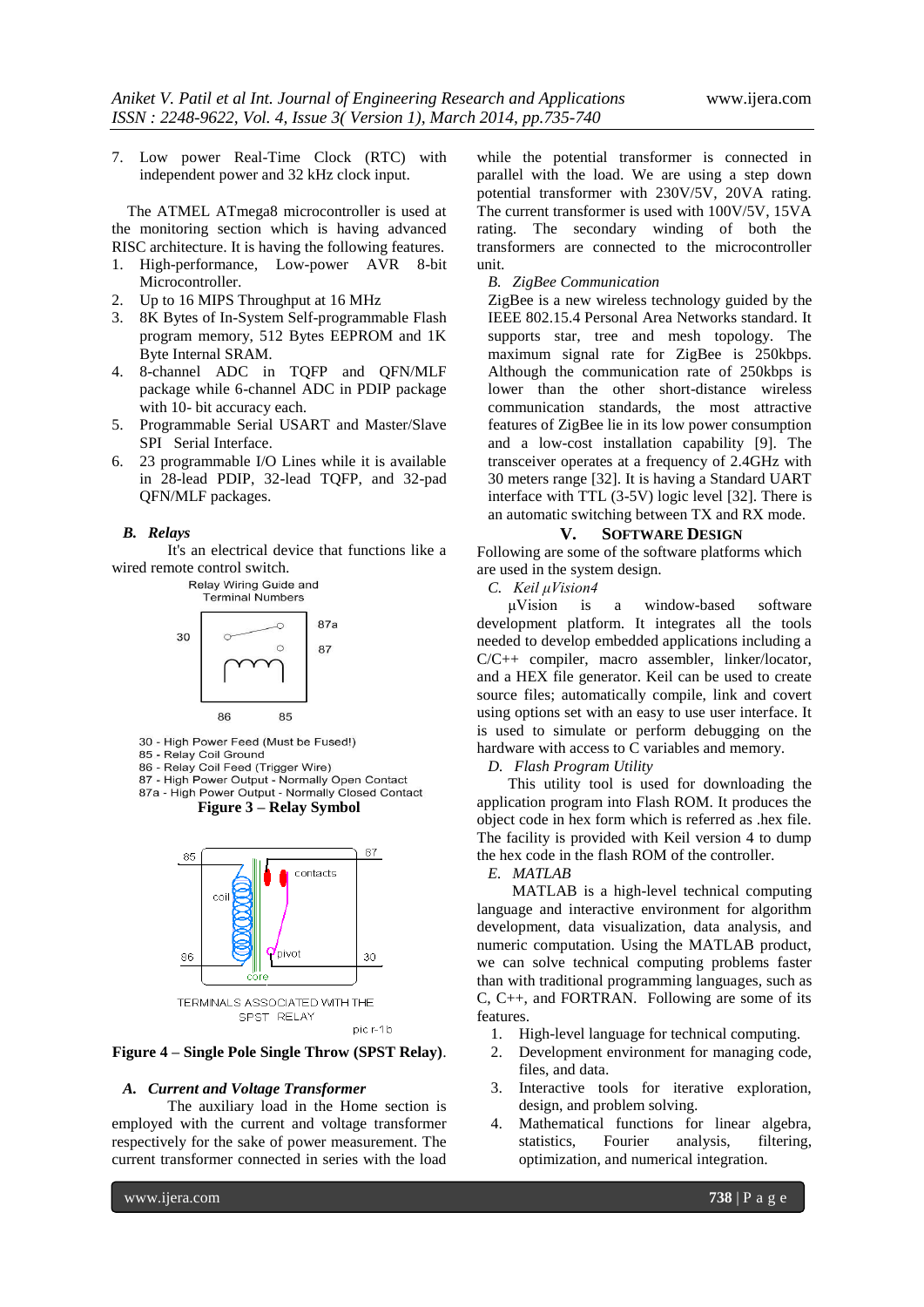5. 2-D and 3-D graphics functions for visualizing data.Tools for building custom graphical user interfaces.

A graphical user interface (GUI) at the monitoring section of the system is designed using MATLAB. Using this GUI a user can select the required mode and priorities to the devices of the home section.



#### **Figure 5 - Flow Chart**

## **VI. CONCLUSION AND FUTURE WORK**

A smart energy system using ARM7 and Zig Bee for energy efficiency is discussed. The proper implementation of the proposed discussion is a key factor to obtain the accurate results. The priorities and selection of modes for the devices can be done in a manual as well as in an automatic manner. The proposed system can be utilised in the single house, apartment and other residential buildings with the use of added sophisticated sensors like PIR sensor for motion detection, temperature sensors etc.

#### **References**

- [1] Sangeeta Modi, Ritu Naiya and Shaik Shabana "Intelligent Energy Management System For Residential Buildings Based on ZigBee Technology" International Journal of Power System Operation and Energy Management ISSN (PRINT): 2231 - 4407, Volume-2, Issue-1, 2.
- [2] Sunghoi Park, Myeong-in Choi, Byeongkwan Kang, Sehyun Park "Design and Implementation of Smart Energy Management System for Reducing Power Consumption using ZigBee Wireless Communication Module" The 3rd International Conference on Sustainable Energy Information Technology (SEIT 2013) Procedia Computer Science 19 (2013) 662 - 668.
- [3] Cengiz Gezer, and Chiara Buratti "A ZigBee Smart Energy Implementation for Energy Efficient Buildings" IEEE 2011
- [4] Dae-Man Han and Jae-Hyun Lim Member , IEEE "Design and Implementation of Smart Home Energy Management Systems based on ZigBee" IEEE Transactions on Consumer Electronics, Vol. 56 , No. 3, August 2010.
- [5] Dae-Man Han and Jae-Hyun Lim Member , IEEE "Smart Home Energy Management System using IEEE 802.15.4 and ZigBee" IEEE Transactions on Consumer Electronics, Vol. 56 , No. 3, August 2010 .
- [6] Li-Chien Huang, Hong-Chan Chang, Cheng-Chung Chen, Cheng-Chien Kuo "A ZigBeebased monitoring and protection system for building electrical safety" Energy and Buildings 43 (2011) 1418-1426.
- [7] Jinsung Byun and Sehyun Park, Member, IEEE "Development of a Self-adapting Intelligent System for Building Energy Saving and Context-aware Smart Services" IEEE Transactions on Consumer Electronics, Vol. 57 , No. 1, February 2011.
- [8] "Going Green with AMI and ZigBee Smart Energy" DaintreeNetworks.